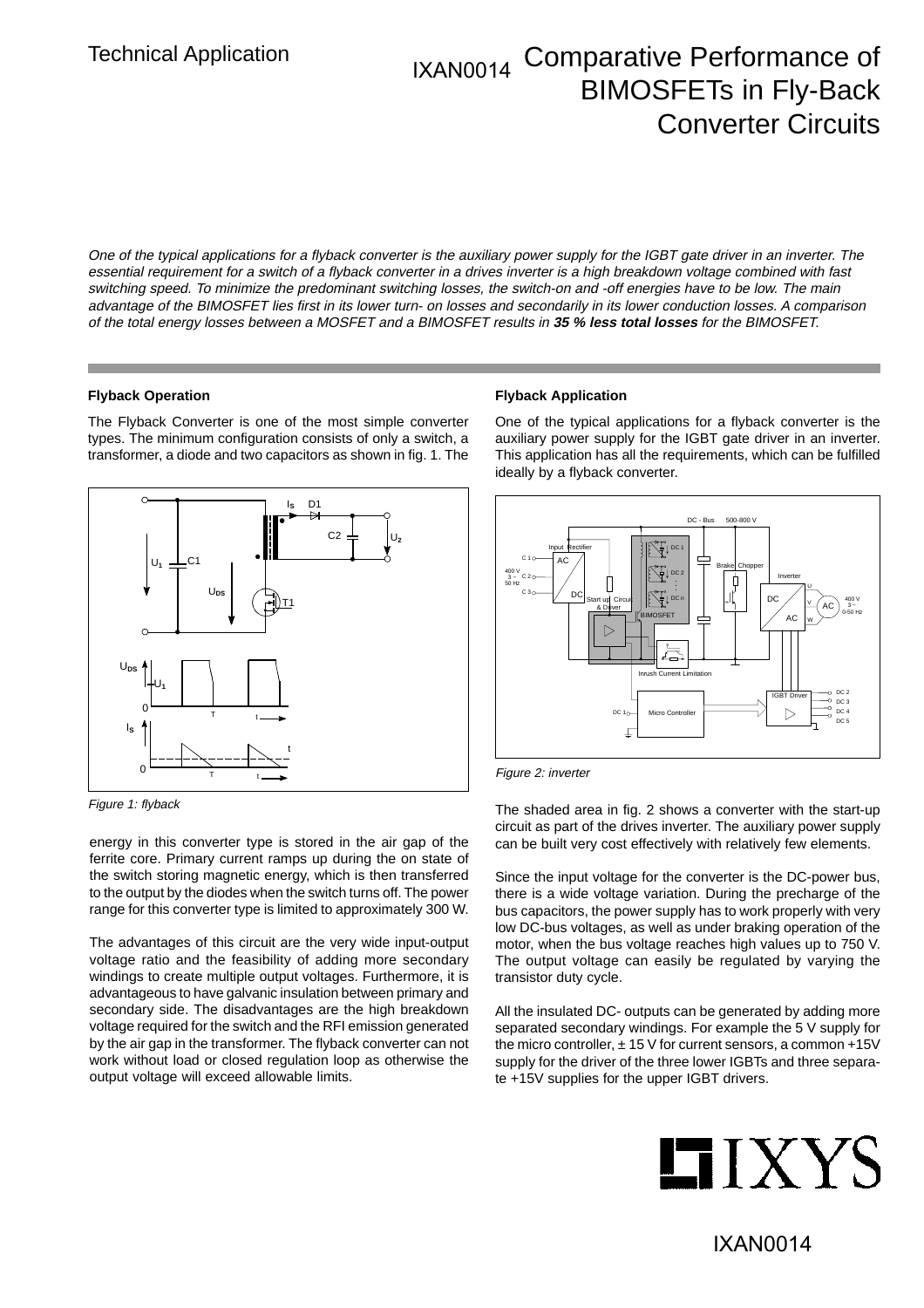#### **Requirements for the Switch**

The essential requirement for a switch of a flyback converter in a drives inverter is a high breakdown voltage. In a flyback converter the maximum voltage applied to the switch is approximately two x the input voltage. Therefore, the minimum breakdown voltage must be higher than 2 x Vin. For standard inverters for motor control used off mains of 400 V, the DC-bus voltage can reach up to 750 V in the motor braking mode of operation. Here a breakdown voltage of at least 1600 V is needed.

Flyback converters normally run with switching frequencies between 50 to 100 kHz. To minimize the predominant switching losses the switch-on and -off energies have to be low. To achieve this, a high switching speed by the switch is obvious. A common trick to avoid switch-on losses in a fly back topology is not to turn on the transistor until the current in the output diode has reached zero (discontinuous mode). There must be a deadtime until the next cycle starts. The advantage here is less transistor and diode commutation losses, which allows higher switching frequency in order to reduce the size of the transformer.

### **BIMOSFET™ Chip Technology**

Standard high voltage IGBTs are too slow for flyback applications. The new family of high voltage BIMOSFET transistors is fulfilling these needs.

The conventional construction for both MOSFETs and IGBTs is commonly referred to as DMOS (double-diffused-metal-oxidesilicon), which consists of a layer of epitaxial silicon grown on top of a thick, low resistivity silicon substrate, as shown in Fig. 3a.



Figure 3a: Cross section

However, at voltages in excess of 1200 V, the thickness of the N-silicon layer required to suppport these blocking voltages makes it more attractive and less costly to use a non-epitaxial construction as illustrated in Fig. 3b. This type of construction is also known as "homogeneous base" or "**N**on **P**unch **T**hrough" (NPT).



Referring to Fig. 3b, the typical pnpn structure for the IGBT has been maintained, but note that an N+ collector- short pattern has been introduced in order to reduce the current gain of the PNP transistor and consequently its turn-off switching behavior. However, now there is a "free" intrinsic diode from emitter to collector, not unlike that found in a MOSFET, which led us to coin the acronym BIMOSFET transistor. The turn-off behavior of the BIMOSFET transistor is controlled by the amount of collector shorting. In order for the diode to optimize reverse conduction and not cause commutating dV/dt problems, the lifetime of the minority carriers must be reduced by irradiation.

There are two types of BIMOSFETs: The standard type has been designed for IGBT like control with  $V_{\text{CE}}$ =15V/0V, while the "G" type can be operated with the same gate voltages as a MOSFET, as is explained in the following section. Besides, static and dynamic behaviour of both types are the same.

#### **Driver requirements**

#### **a) Standards BIMOSFET**

Our tests have shown there is a significant influence on the losses by gate resistor and gate voltage. As a rule, we have found that a series gate resistor of less than 30  $\Omega$  has a tendency to oscillate while switching above 50  $\Omega$  increases mainly the turn-on losses. Therefore, the IXBH 9N160 BIMOSFET operates best at **15 V's gate drive** and by using a **gate resistor** between **30 and 50** . To achieve full conduction, a gate drive of 15 V is necessary, because the threshold voltage of 6 V is relatively high compared to MOSFETs.



Figure 4a: output characteristics



Figure 3b: Cross section Figure 4b: output characteristics

IXAN0014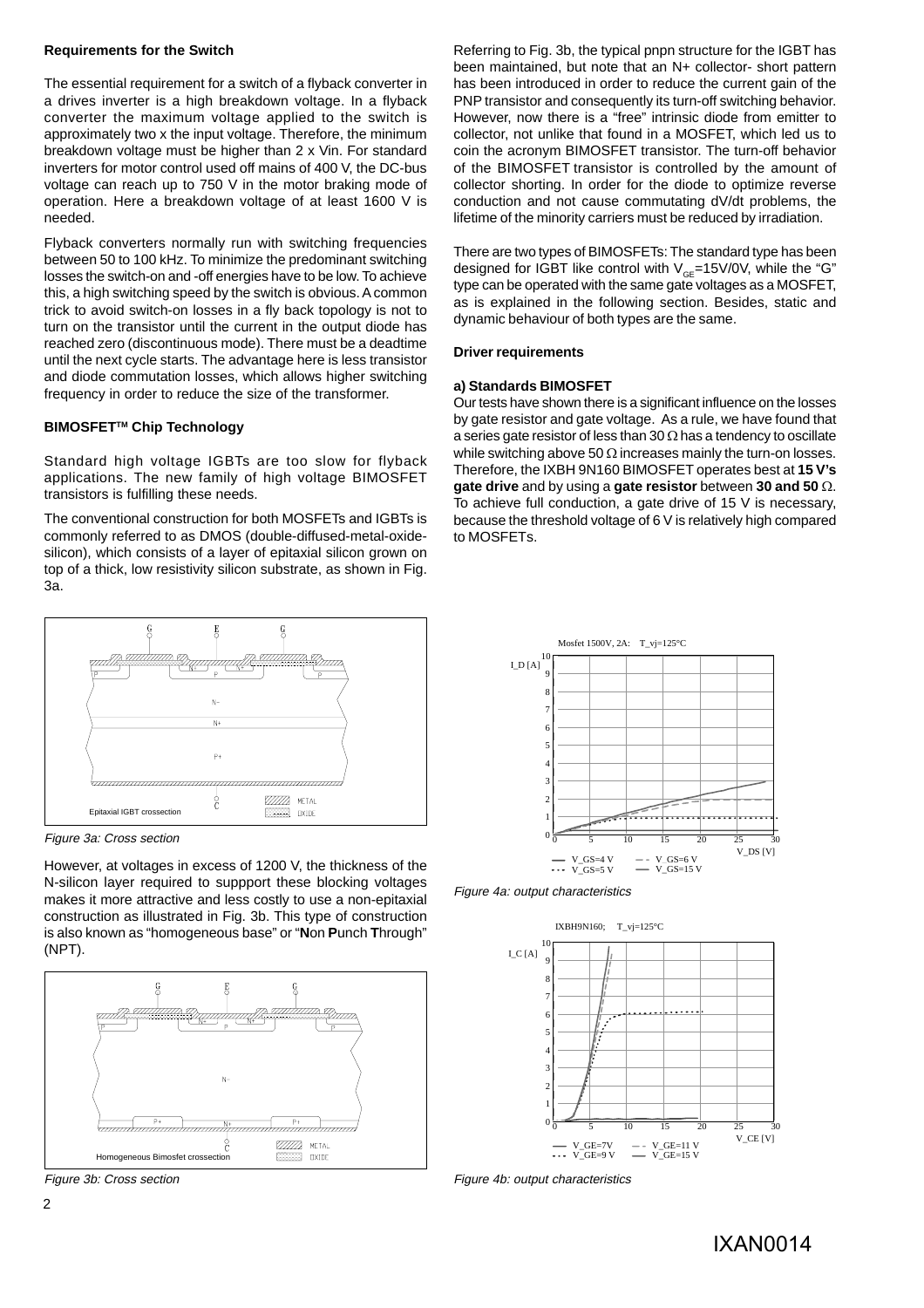#### **b) BIMOSFET™ "G"- Type**

The threshold voltage of "G" type BIMOSFETs™ is typically 4V and thus lower than of the standard type. Due to this fact it is possible to drive the part with an on state gate voltage of 10 V. This way a BIMOSFET™ may for example replace a 1000V MOSFET in a flyback converter. Because of the blocking voltage of 1400/1600V the snubber capacity may be reduced or even omitted. Nevertheless a drive voltage of 15 V is also applicable and will reduce switch on.

Type designations of "G"-Types end with "G". First parts are IXBF 9N140**G** and IXBF 9N160**G**.

#### **Static behavior**

When comparing the output curves we can see the linear characteristic for the MOSFET (fig.4a) and the bipolar behavior for the BIMOSFET (fig.4b).

As can be seen from figure 4a, the MOSFET can conduct 2 A with only 6 V gate drive. Comparing this to the BIMOSFET output characteristic in fig. 4b, one sees that there is no current flow with 7 V gate drive. Here lies the major difference for the BIMOSFET. We need at least 11V to switch on properly at currents below 5 A.



Figure 5: switching curves

For higher peak currents, we need 15 V gate voltage for proper conduction. There is a significant difference in the on-state losses. At 2 A and 15 V gate drive, the MOSFET has a voltage drop of 18 V and the BIMOSFET has only 4 volt drop. This leads to 4.5 times less conduction losses. We also can see the much higher current capability of the BIMOSFET, which can easily conduct more than 10 A compared to the MOSFET, which is limited to 3 A.

#### **Switching behavior**

We have done several comparative measurements to quantify the performance of a standard high voltage MOSFET and the BIMOSFET. The figures 5a and 5b show a full switching cycle and allow the calculation of the total losses. The parameters drain current, drain voltage and gate voltage have been measured. The power dissipation and the total energy have been calculated from these data.

The test equipment was a double pulse tester, in which the freewheeling diode is still conducting when the MOSFET is switched on. Consequently, the turn-on waveform is impacted by the diode's recovery behavior. However, the performance is comparable because the diode's influence on the MOSFET or BIMOSFET is the same.

The conditions are as follows: Turn-off current amplitude  $= 4 A$ Voltage  $= 800$  V Gate drive = 15 V, 40  $\Omega$ Junction temperature = 125°C

The time from t0 to t1 is the end of the conduction phase. At the end of this phase we can see a rise in the energy curve (solid line below), which is caused by the higher on state losses of the MOSFET.

The next step (t1 to t2) is the turn-off. The dotted line (Ptot) below shows no significant difference in turn-off losses although they might be slightly less for the BIMOSFET.

After turn- off (t2 to t3), there is no visible tail current for the BIMOSFET. The slight increase in energy that we can see during the off-state might be a measurement error, since we have the same for the MOSFET, which definitely has no tail current.

The next phase is turn-on from t3 to t4. We easily can see that the major losses occur during turn-on. The upper solid line shows a high peak current, which is mainly caused by commutation of the diode. In comparison, the turn-on time for the MOSFET is longer than for the BIMOSFET. The peak power for the MOSFET is approximately 4 kW for 250 ns. The peak power for the BIMOSFET is 5 kW but only for a duration of 130 ns. Therefore, the total switch on energy for the MOSFET is 0.5 mJ and only 0.4 mJ for the BIMOSFET. This is 20% less for the BIMOSFET.

The last 500 ns, from t4 to t5, are the beginning of the conduction phase. The energy curve for the MOSFET shows a rise caused by the high on resistance. The BIMOSFET curve is almost flat, which is a sign for a low saturation voltage (compare fig.4b).